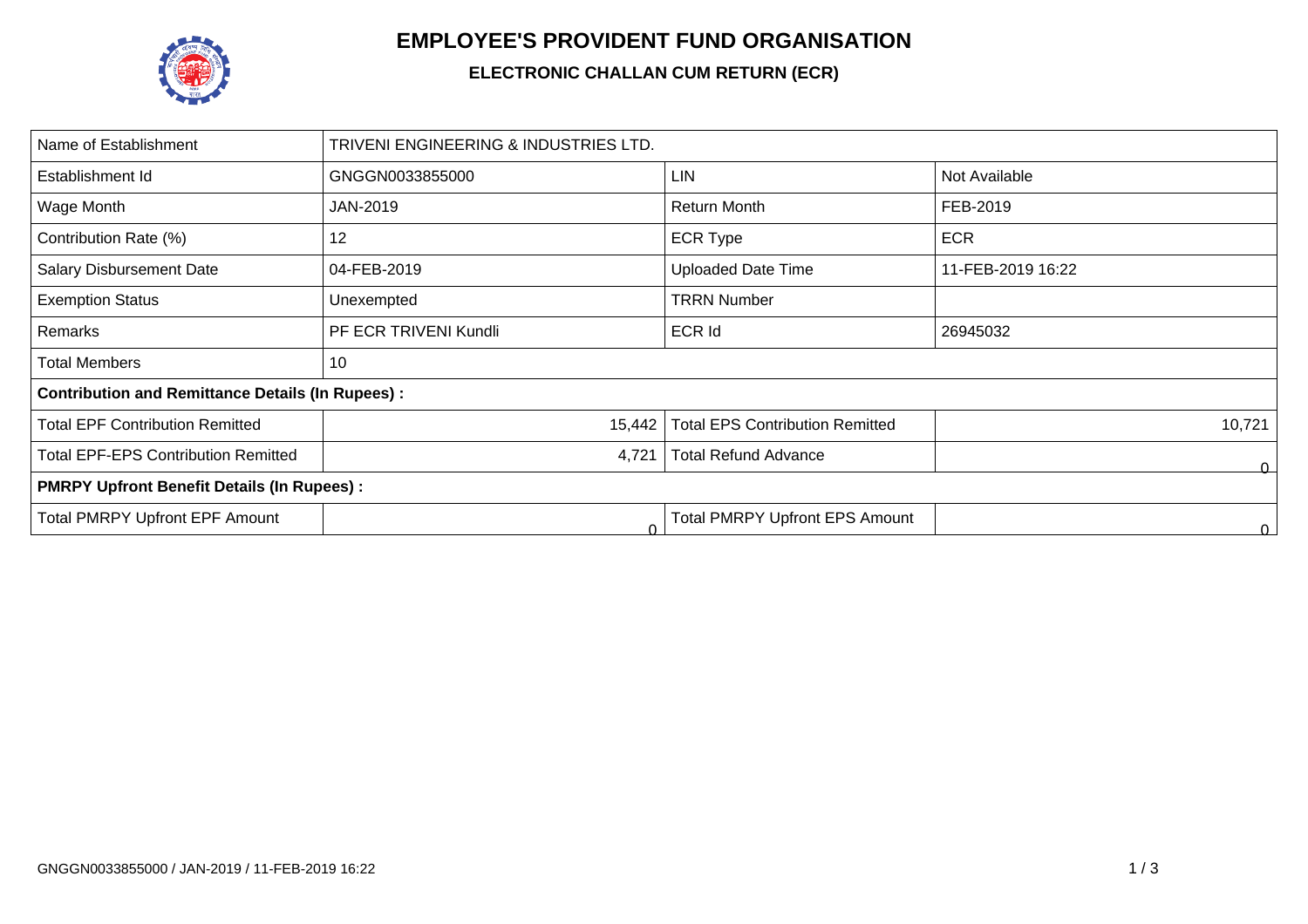| SI. No.        |              |                                | Name as per                     |              | Wages      |            |             | <b>Contribution Remitted</b> |            |     |                 |                | <b>Upfront PMRPY Benefit</b> |                       | <b>Posting</b>            |
|----------------|--------------|--------------------------------|---------------------------------|--------------|------------|------------|-------------|------------------------------|------------|-----|-----------------|----------------|------------------------------|-----------------------|---------------------------|
|                | <b>UAN</b>   | <b>ECR</b>                     | <b>UAN</b><br><b>Repository</b> | <b>Gross</b> | <b>EPF</b> | <b>EPS</b> | <b>EDLI</b> | <b>EE</b>                    | <b>EPS</b> | ER  | <b>NCP Days</b> | <b>Refunds</b> | <b>Pension</b><br>Share      | ER PF<br><b>Share</b> | Location of<br>the member |
|                | 101298455686 | <b>DAUD HAMSOY</b>             | DAUD<br>HAMSOY                  | 14,344       | 14,344     | 14,344     | 14,344      | 1,721                        | 1,195      | 526 | 4               | $\mathbf 0$    |                              |                       | N.A.                      |
| 2              | 101207336347 | <b>KRISHANPAL</b>              | <b>KRISHNA PAL</b>              | 11,836       | 11,836     | 11,836     | 11,836      | 1,420                        | 986        | 434 | 4               | $\Omega$       |                              |                       | N.A.                      |
| 3              | 101387748635 | M.D. MUNNA                     | <b>MD MUNNA</b>                 | 14,344       | 14,344     | 14,344     | 14,344      | 1,721                        | 1,195      | 526 | 4               | $\Omega$       |                              |                       | N.A.                      |
| 4              | 101387748585 | <b>MUNNI</b><br><b>KHATOON</b> | <b>MUNNI</b><br><b>KHATOON</b>  | 12,374       | 12,374     | 12,374     | 12,374      | 1,485                        | 1,031      | 454 | 3               | $\Omega$       |                              |                       | N.A.                      |
| 5              | 101387748603 | NARENDRA<br><b>KUMAR</b>       | NARENDRA<br><b>KUMAR</b>        | 14,996       | 14,996     | 14,996     | 14,996      | 1,800                        | 1,249      | 551 | 3               | $\Omega$       |                              |                       | N.A.                      |
| 6              | 101231535287 | <b>RAMMU</b><br><b>MARAVI</b>  | <b>RAMMU</b><br><b>MARAVI</b>   | 12,374       | 12,374     | 12,374     | 12,374      | 1,485                        | 1,031      | 454 | 3               | $\Omega$       |                              |                       | N.A.                      |
| $\overline{7}$ | 101387748626 | <b>RANJEET</b><br><b>KUMAR</b> | <b>RANJEET</b><br><b>KUMAR</b>  | 11,836       | 11,836     | 11,836     | 11,836      | 1,420                        | 986        | 434 | 4               | $\Omega$       |                              |                       | N.A.                      |
| 8              | 101387748642 | <b>SAGNI BAI</b>               | <b>SAGNI BAI</b>                | 12,374       | 12,374     | 12,374     | 12,374      | 1,485                        | 1,031      | 454 | 3               | $\Omega$       |                              |                       | N.A.                      |
| 9              | 101387748619 | <b>SAKUN BAI</b>               | <b>SAKUN BAI</b>                | 12,374       | 12,374     | 12,374     | 12,374      | 1,485                        | 1,031      | 454 | 3               | $\Omega$       |                              |                       | N.A.                      |
| 10             | 101387748592 | <b>SHAMBHU</b><br>PRASAD       | <b>SAMBHU</b><br>PARSAD         | 11,836       | 11,836     | 11,836     | 11,836      | 1,420                        | 986        | 434 | 4               | $\Omega$       |                              |                       | N.A.                      |
|                |              |                                |                                 |              |            |            |             |                              |            |     |                 |                |                              |                       |                           |